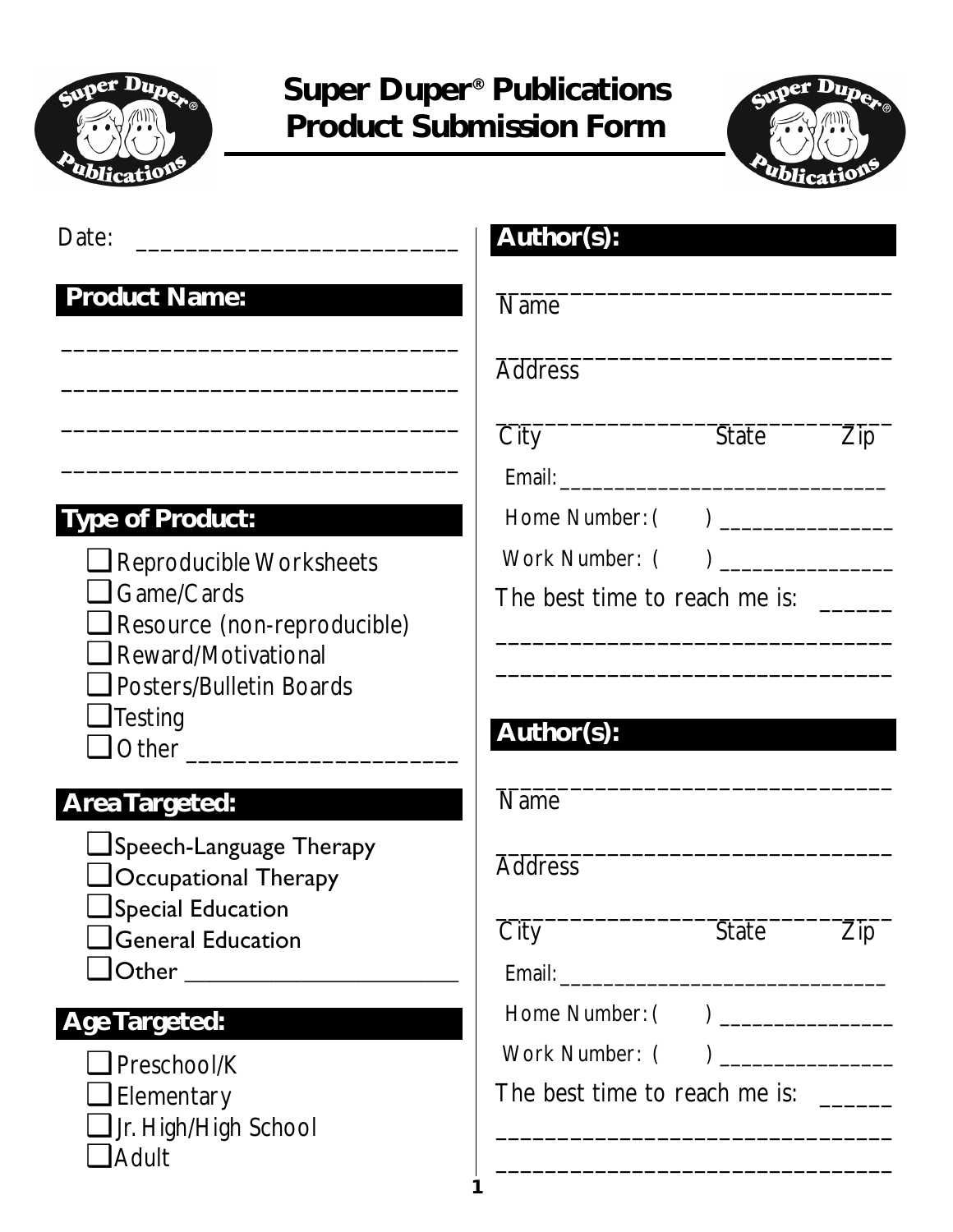



| 2 What is your educational background? Current employment? _______________       |
|----------------------------------------------------------------------------------|
| <b>S</b> Have you ever been published before? If so, list product(s), publisher, |
| 4. Why did you submit this product to Super Duper <sup>®</sup> Publications?     |
| Describe how you've used it. (How long in use, caseload exposure, etc.)          |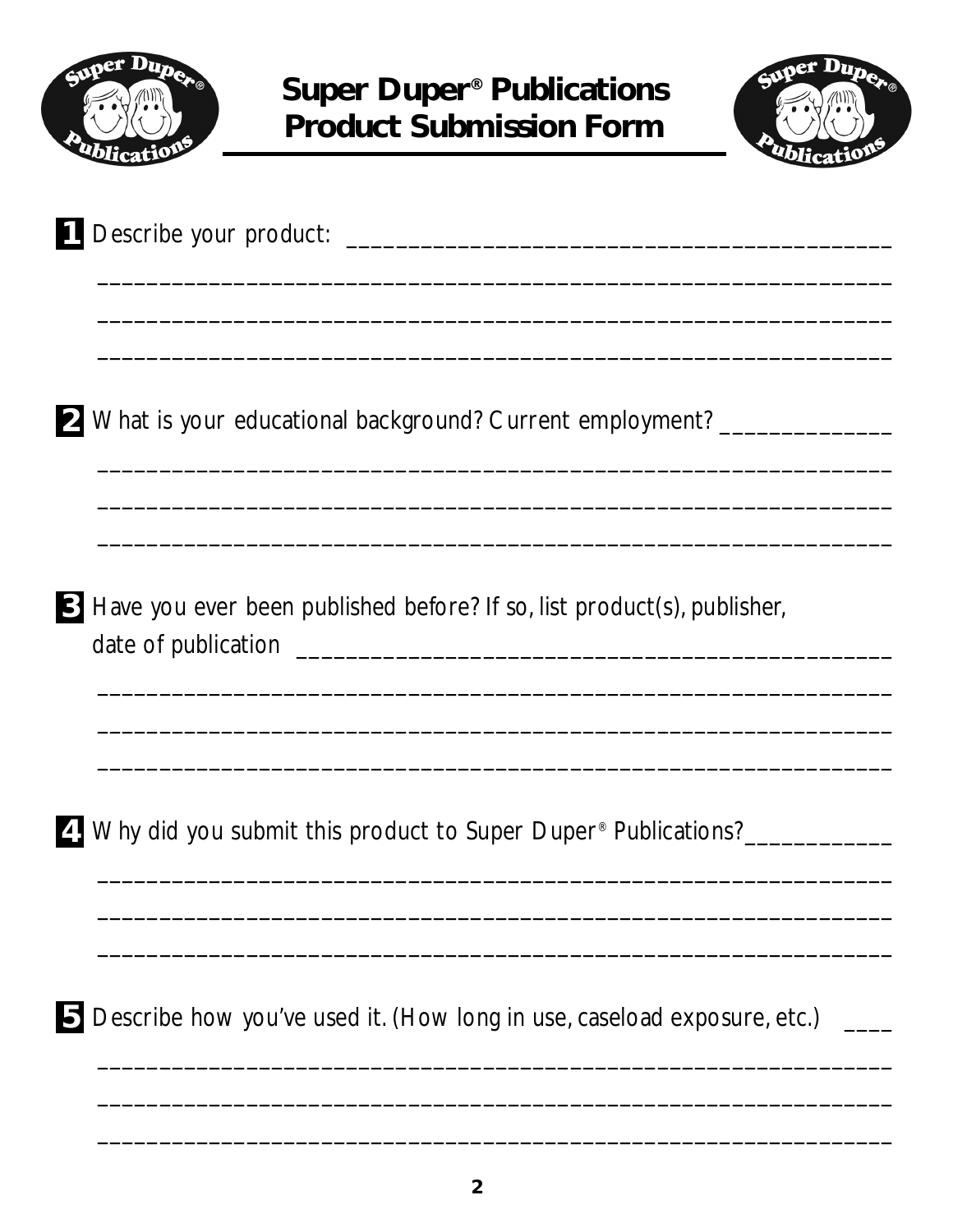



| 6 Has your product been used by other professionals? Comments? __________                                                                                            |
|----------------------------------------------------------------------------------------------------------------------------------------------------------------------|
|                                                                                                                                                                      |
| 8 What stage of development is your product in at this time? (Finished and ready<br>for publication, manuscript, outline, etc.?) ___________________________________ |
| <b>9</b> Have you submitted this product for review to any other publisher:                                                                                          |
| 10 What retail cost would you suggest for this product? ________________________                                                                                     |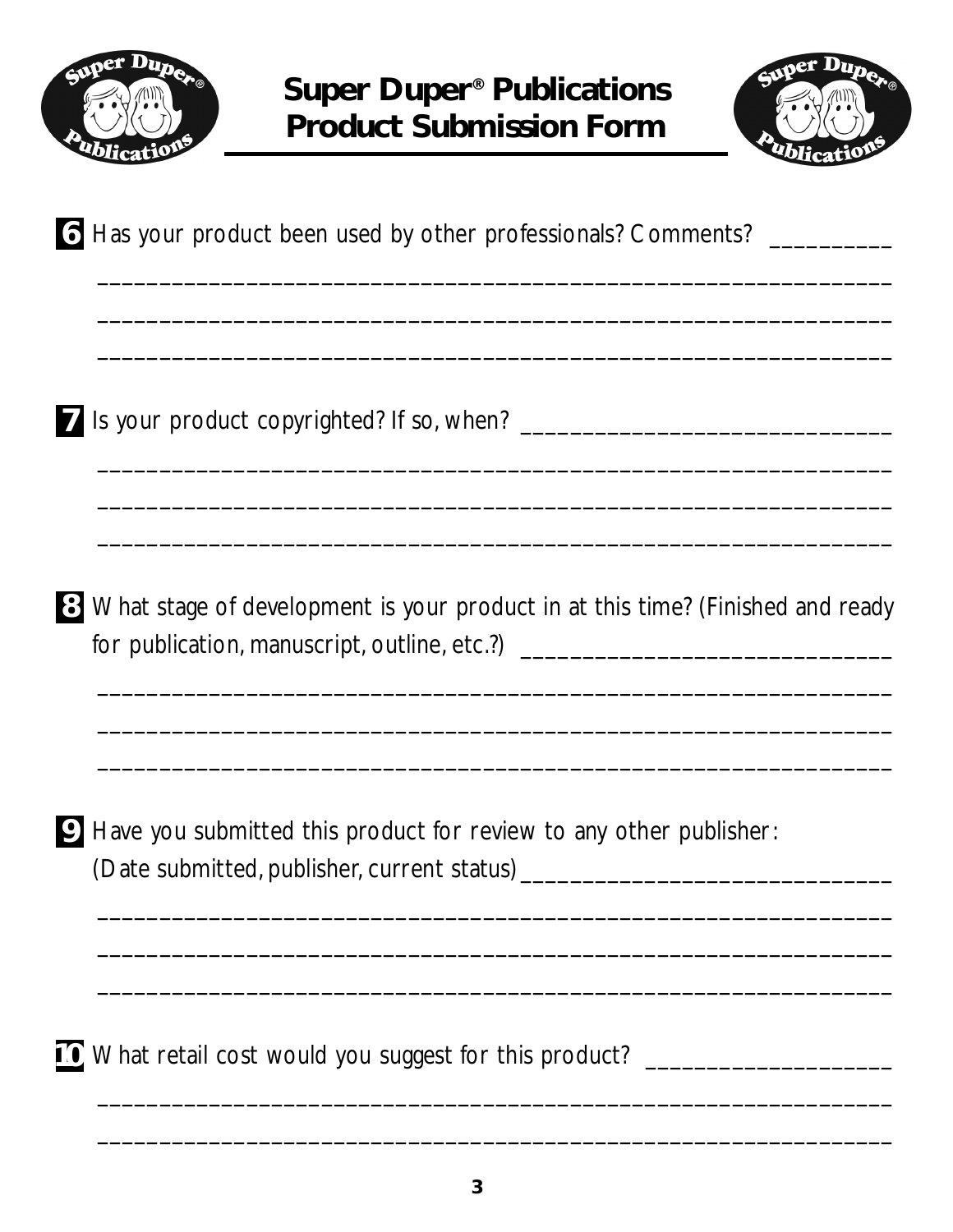



**If** If Super Duper<sup>®</sup> accepts this product for publication, how would you prefer to be paid? (lump sum payment, % of gross sales, etc.) \_\_\_\_\_\_\_\_\_\_\_\_\_\_\_\_\_\_\_\_\_\_\_\_\_\_\_\_

\_\_\_\_\_\_\_\_\_\_\_\_\_\_\_\_\_\_\_\_\_\_\_\_\_\_\_\_\_\_\_\_\_\_\_\_\_\_\_\_\_\_\_\_\_\_\_\_\_\_\_\_\_\_\_\_\_\_\_\_\_\_\_\_

\_\_\_\_\_\_\_\_\_\_\_\_\_\_\_\_\_\_\_\_\_\_\_\_\_\_\_\_\_\_\_\_\_\_\_\_\_\_\_\_\_\_\_\_\_\_\_\_\_\_\_\_\_\_\_\_\_\_\_\_\_\_\_\_

\_\_\_\_\_\_\_\_\_\_\_\_\_\_\_\_\_\_\_\_\_\_\_\_\_\_\_\_\_\_\_\_\_\_\_\_\_\_\_\_\_\_\_\_\_\_\_\_\_\_\_\_\_\_\_\_\_\_\_\_\_\_\_\_

*Thank you for submitting your product idea to us. Please allow 6-8 weeks review time before expecting to hear from us. Best wishes always!*

*M.Thomas Webber, Jr. Sharon G.Webber*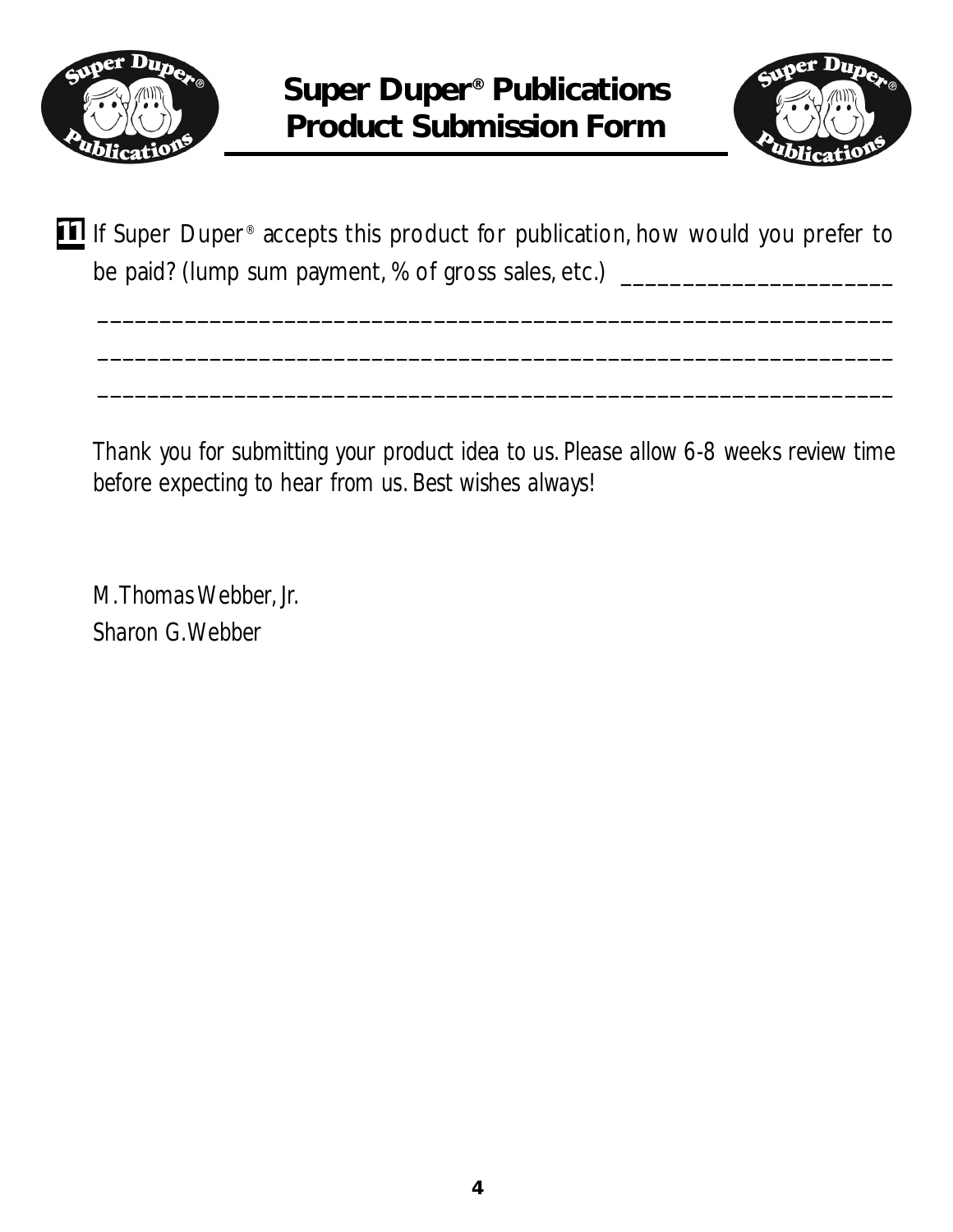



I, desire that Super Duper<sup>®</sup> Publications review the sample product that I have enclosed with this Form for possible publication. I am the sole author/creator of this product. In submitting this sample product, I understand and accept the following:

- (1) Super Duper® is under no obligation to accept my product idea and sample for publication, and has not induced or pressured me to submit this idea.
- (2) Super Duper® has no copyright or other rights in my product idea at this time.
- (3) By filling out and returning this Form, I am entering the first step of a two-step review procedure followed by Super Duper® regarding product ideas. I understand that Super Duper® has no obligation to purchase or publish my product idea or sample, and that I have no obligation to sell my product idea or sample to Super Duper® until we each sign a Contract regarding such matters upon completion of the third step of the review procedure.
- (4) Super Duper® will not incur any costs on my behalf by the submitting of this Form.
- (5) Super Duper® will respond to me after reviewing this product sample, and let me know if it would consider accepting my product sample for publication.
- (6) Super Duper® is under no obligation to return my product sample to me after review; however, Super Duper® may return sample to me if it chooses to do so. I understand and accept the fact that Super Duper® may have a work in progress that is similar to my product, and if this situation exists, Super Duper<sup>®</sup> will so notify me. I represent that the product submitted is the sole result of my own creative efforts. I agree to indemnify and hold harmless Super Duper<sup>®</sup> from any and all damages of any nature whatsoever that Super Duper® might sustain as the result of this product not being as represented.

I understand the terms of this Form and enter into it voluntarily and willingly.

| <b>Name</b>                     |                                                                                                                                                                                                                               |     | Date |  |
|---------------------------------|-------------------------------------------------------------------------------------------------------------------------------------------------------------------------------------------------------------------------------|-----|------|--|
| <b>Address</b>                  |                                                                                                                                                                                                                               |     |      |  |
| City                            | State                                                                                                                                                                                                                         | Zip |      |  |
|                                 |                                                                                                                                                                                                                               |     |      |  |
| Home Number: () _______________ |                                                                                                                                                                                                                               |     |      |  |
| Work Number: (                  | ) and the set of the set of the set of the set of the set of the set of the set of the set of the set of the set of the set of the set of the set of the set of the set of the set of the set of the set of the set of the se |     |      |  |